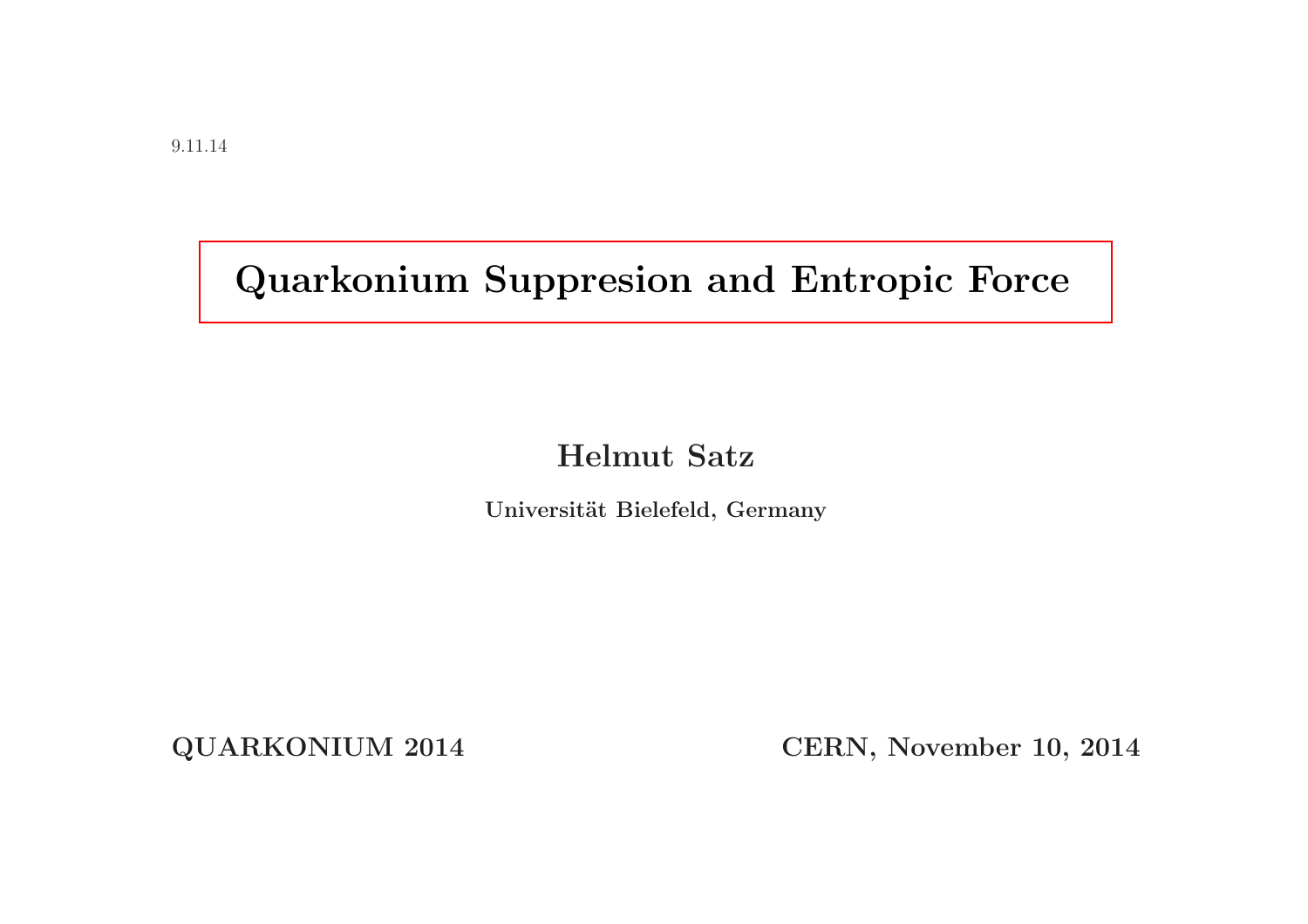An entropic force is a phenomenological force resulting from the entire system's statistical tendency to increase its entropy, rather than from <sup>a</sup> particular underlying microscopic force.

Example: free expansion of an ideal gas (Joule experiment)

$$
P(V,T)=T\left(\frac{\partial S}{\partial V}\right)_{T}+\left(\frac{\partial U}{\partial V}\right)_{T}
$$

Pressure  $P$ : in general energetic  $\&$  entropic components. Here  $(\partial U/\partial V)_T = 0$ , so that the pressure of an ideal gas

$$
P(V,T) = T\left(\!\frac{\partial S}{\partial V}\!\right)_T = K(V,T)
$$

is <sup>a</sup> purely entropic force.

Windmill: entropic Watermill: energetic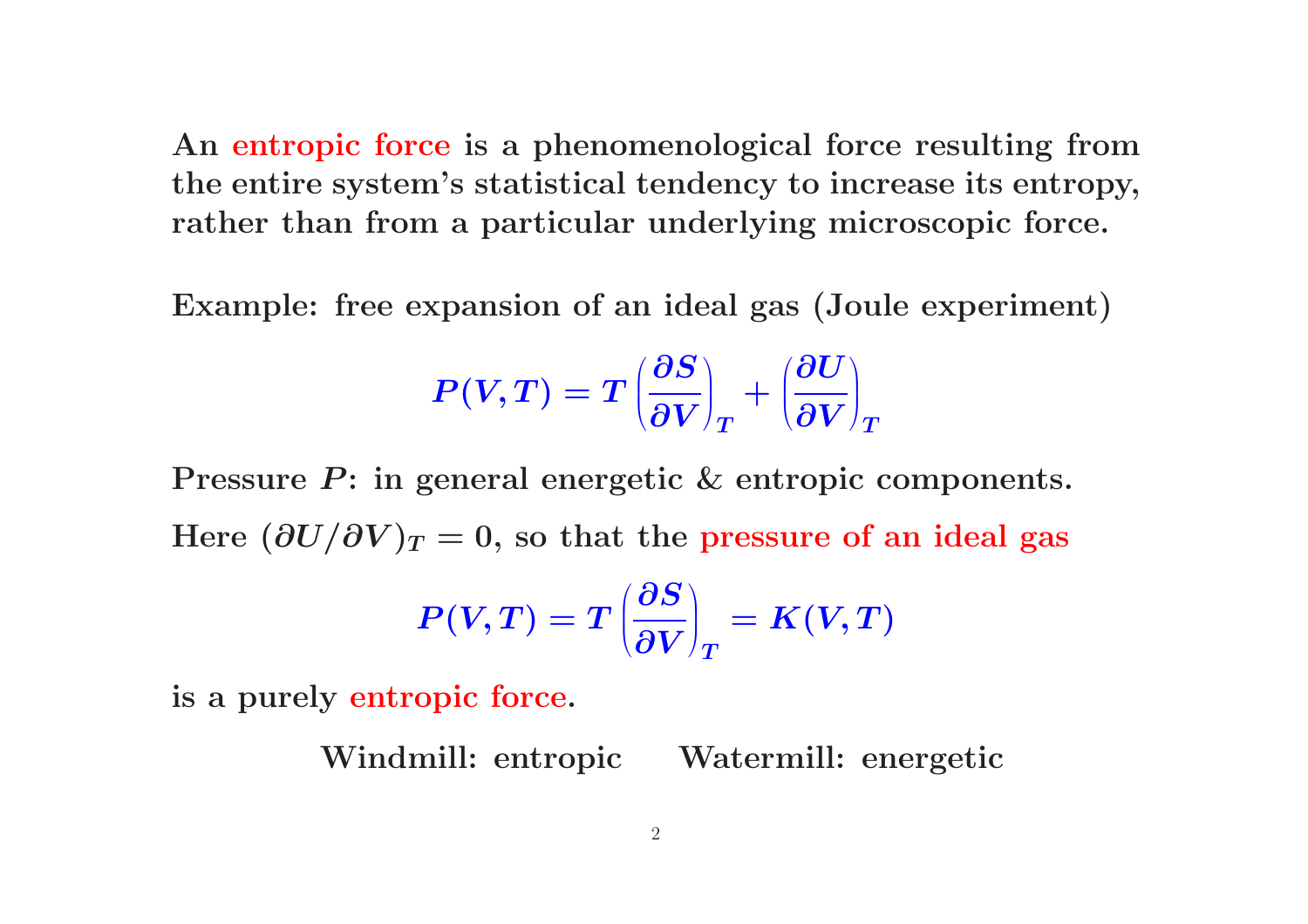Quarkonium in deconfined medium: two distinct effects

- $\bullet$  medium modifies  $Q\bar Q$  interaction (string softens/melts)
- medium interacts with individual Q (polarization clouds)





in vacuum in QGP

For  $Q\bar Q$  separation  $r=0:$  no clouds, formation with increasing  $r$ increasing  $\boldsymbol{r}$  implies increasing entropy,  $\exists$  entropic force separating  $Q\bar Q$  pair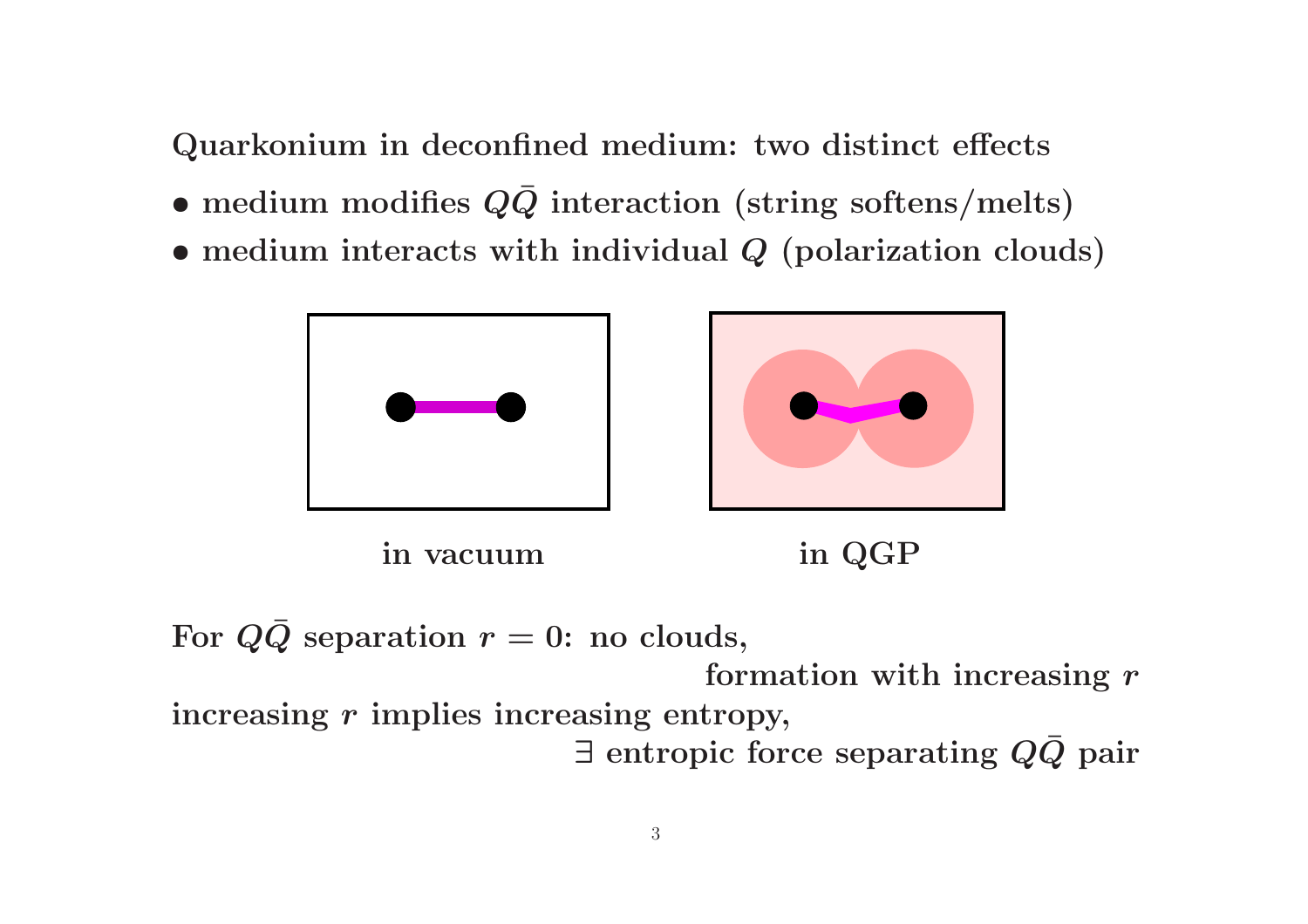Potential model for in-medium quarkonium binding

$$
\left[2m_Q-\frac{1}{m_Q}\nabla^2+V(r,T)\right]\Phi_i(r,T)=M_i(T)\Phi_i(r,T).
$$

in vacuum  $V(r,T=0)=\boldsymbol{\sigma} r \,\, \mathrm{(modulo\,\, Coulombic\,\,term)}$ 

in medium  $V(r,T) = ?$  Common: screened string potential

$$
V(r,T)=\sigma r\left[\frac{1-e^{-\mu r}}{\mu r}\right]=\frac{\sigma}{\mu}[1-e^{-\mu r}]
$$

temperature dependence given through screening mass  $\mu(T)$ 

only for  $\mu \leq \mu_i$ , bound state *i* exists:  $\mu_i$  specifies dissociation temperature  $T_i$  for state  $i$ as  $\mu \to \mu_i$ , bound state radius diverges:  $r_i \to \infty$ binding energy vanishes:  $2m_Q + \sigma/\mu - M_i(T) \rightarrow 0$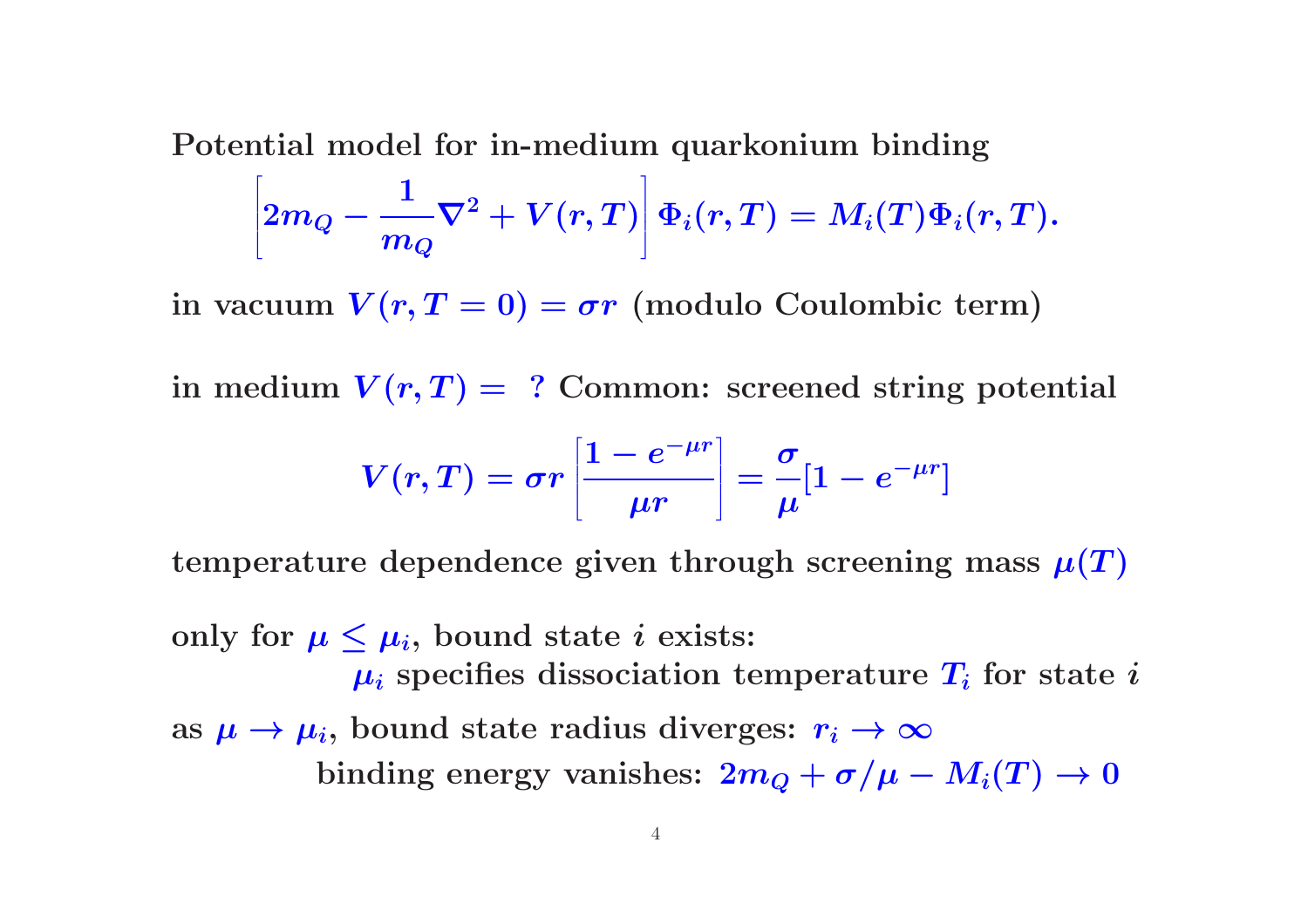



#### Propose:

entropic force breaks up quarkonium states before they reach dissociation point from two-body potential treatment

Consider thermodynamics of QGP with and without a static  $Q\overline{Q}$  pair at separation  $r$ ,

form differences of thermodynamic potentials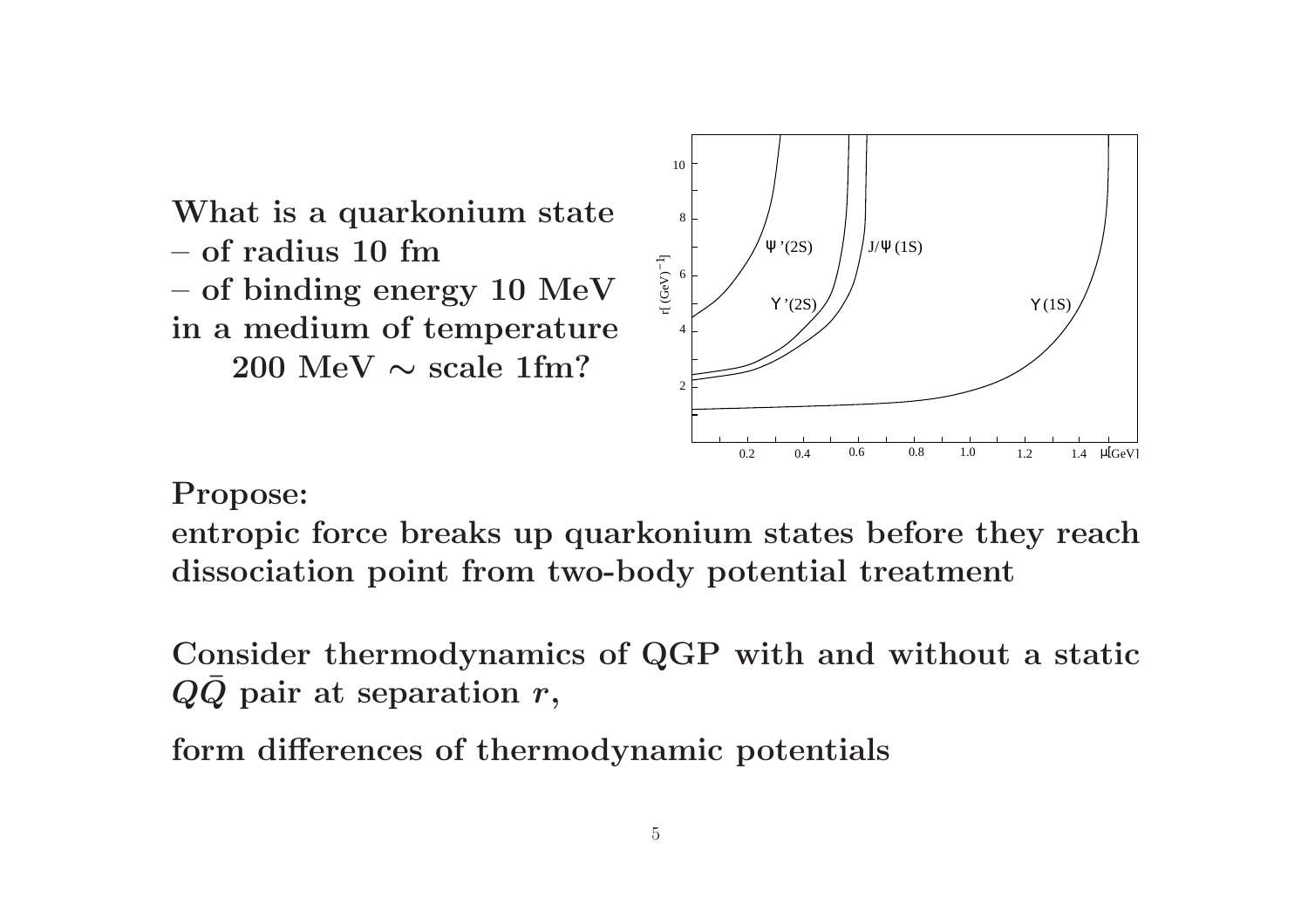free energy 
$$
F(r,T) = \frac{\sigma}{\mu} [1 - e^{-x}]
$$
  
\nentropy  $TS(r,T) = -T \left( \frac{\partial F(r,T)}{\partial T} \right)_r = \frac{\sigma}{\mu} [1 - (1+x)e^{-x}]$ 

internal energy

 $U(r,T) = TS(r,T) + F(r,T)$ 

what forces correspond to these potentials?

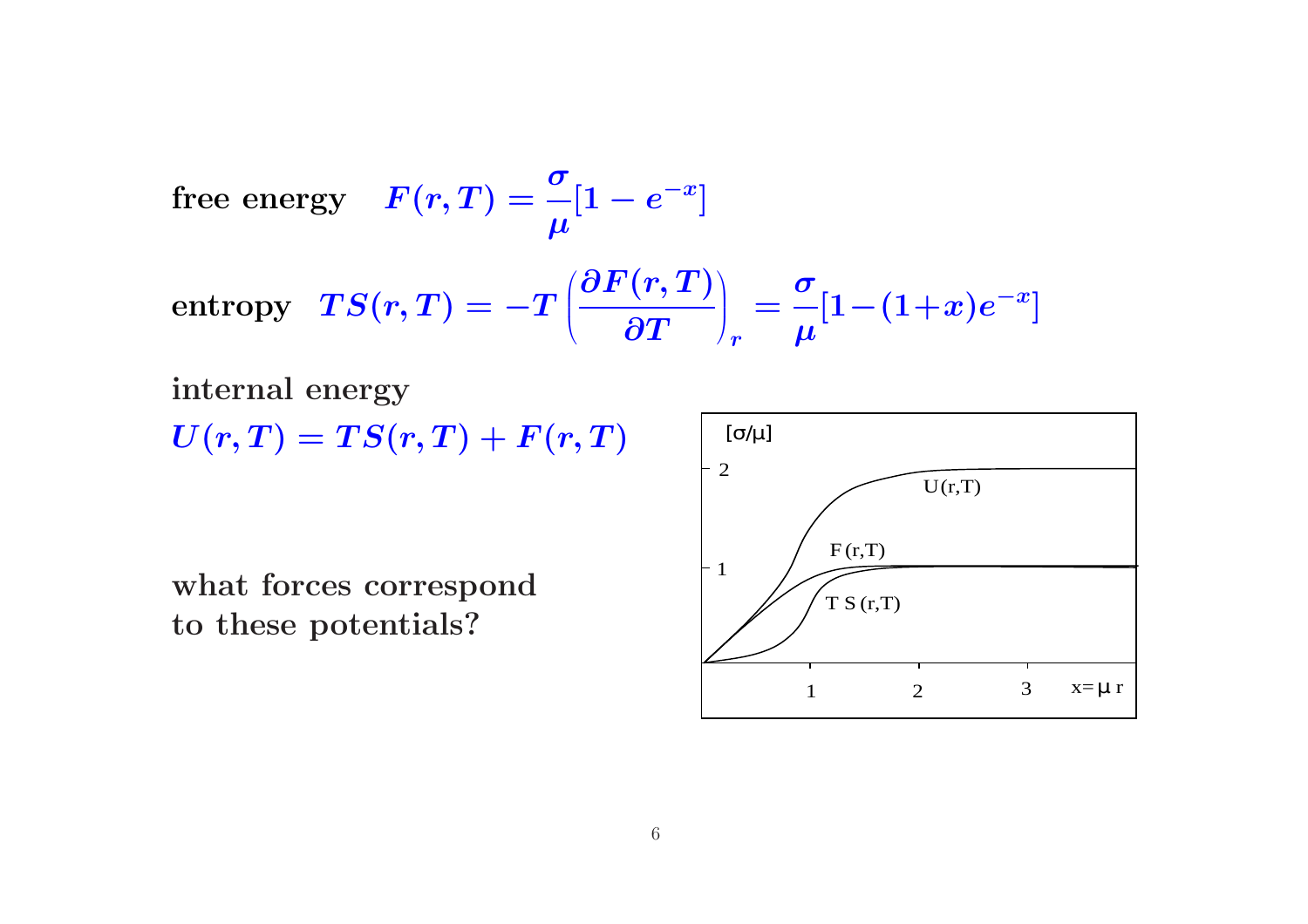$$
\text{attractive pressure}\ \ \, P(x)=-\left(\!\frac{\partial F(r,T)}{\partial r}\!\right)_T=-\sigma e^{-x}
$$

repulsive entropic force 
$$
K(x) = T \left( \frac{\partial S(r,T)}{\partial r} \right)_T = \sigma x e^{-x}
$$

at  $x = \mu r = 1: r_{Q\bar{Q}} = r_D$ entropic force reaches maximum and overtakes binding force, bound state dissociates

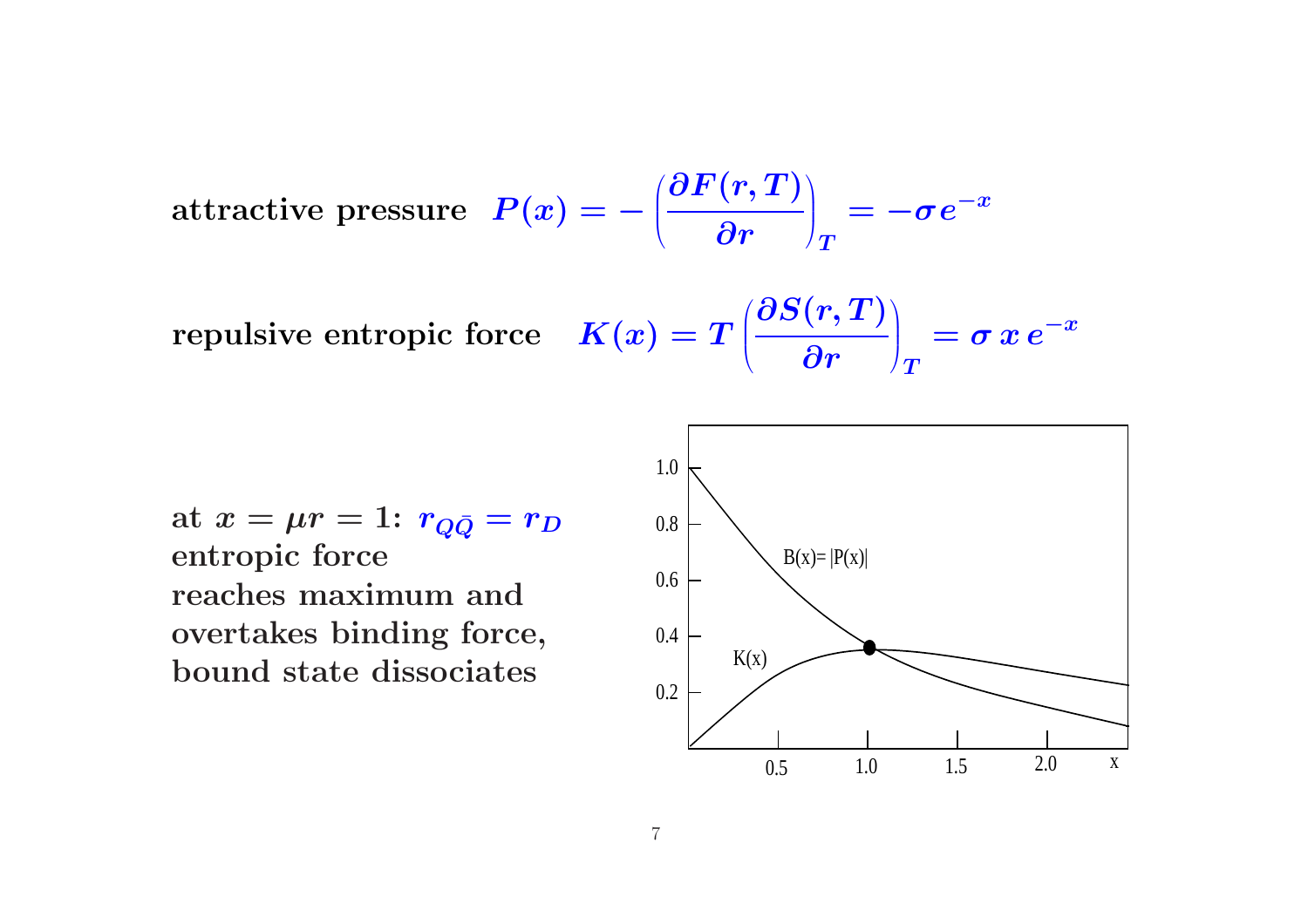Apply to quarkonium radii

Schrödinger equation with screened string potential neglects effects of entropic force



#### Example:

 $- \; {\rm at} \; \mu(T) = 0, \, r_{J/\psi} = 0.4 \; {\rm fm}$  $-~\mathrm{at}~\mu(T) = 00.32\,\,\mathrm{GeV},\,\,\,r_{J/\psi} = 0.6\,\,\mathrm{fm};$ entropic force takes over

for larger  $\mu(T),$  i.e., for larger  $T,$  no more bound state  $J/\psi$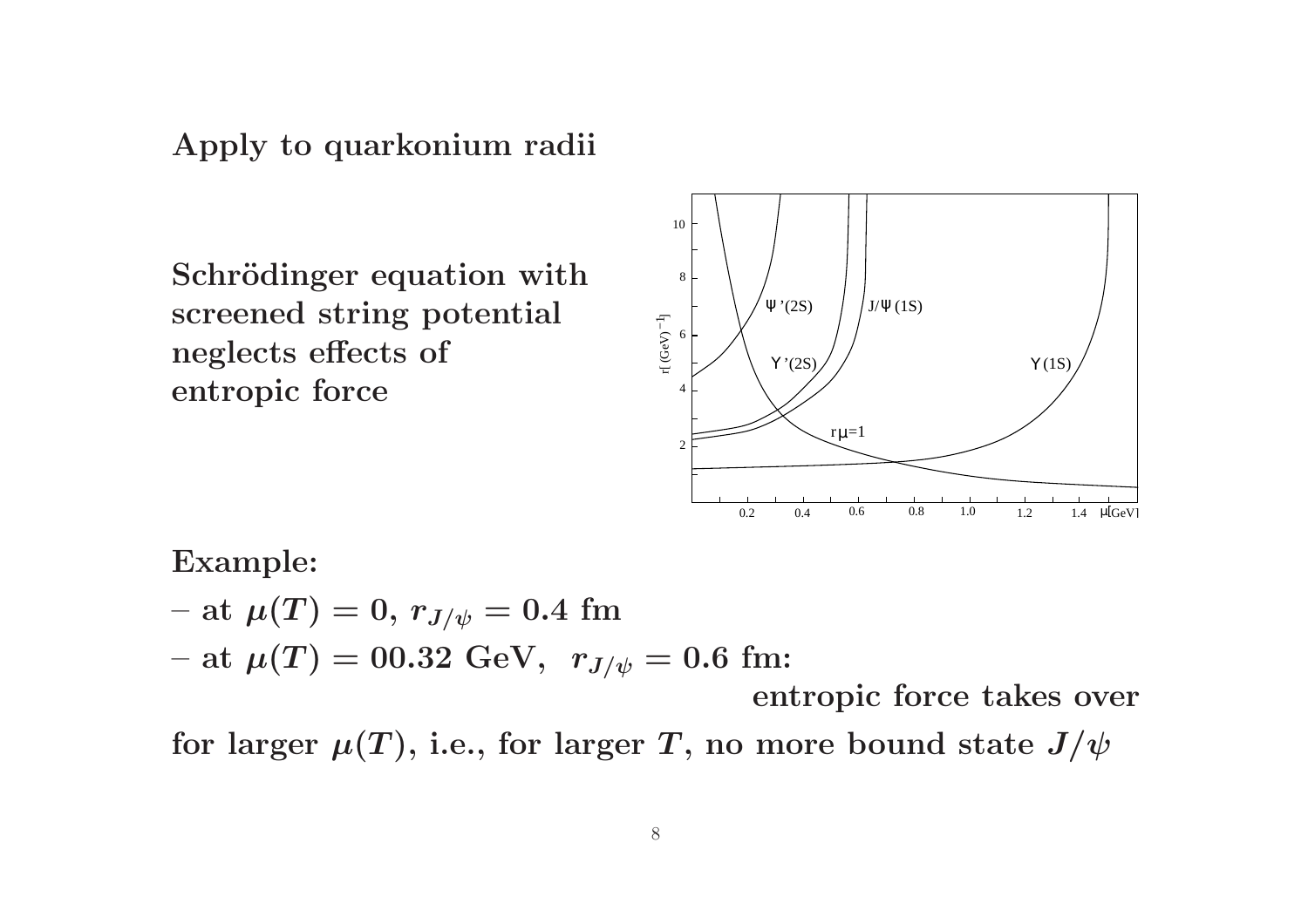Now turn to more realistic world: free energy

$$
F(r,T) = \frac{\sigma}{\mu}(1-e^{-\mu r}) - \alpha \left(\frac{e^{-\mu r}}{r} + \mu\right)
$$

Coulombic term  $\&$  more general  $\mu(T)$ 



$$
B(r,T) = \left[\sigma + \frac{\alpha}{r^2}(1+\mu r)\right]e^{-\mu r}
$$
 binding force  

$$
K(r,T) = (T\mu')\left[\sigma r + \alpha \mu\right]e^{-\mu r}
$$
entropic force

NB: critical behavior  $(\mu' \to \infty)$  affects only entropic force!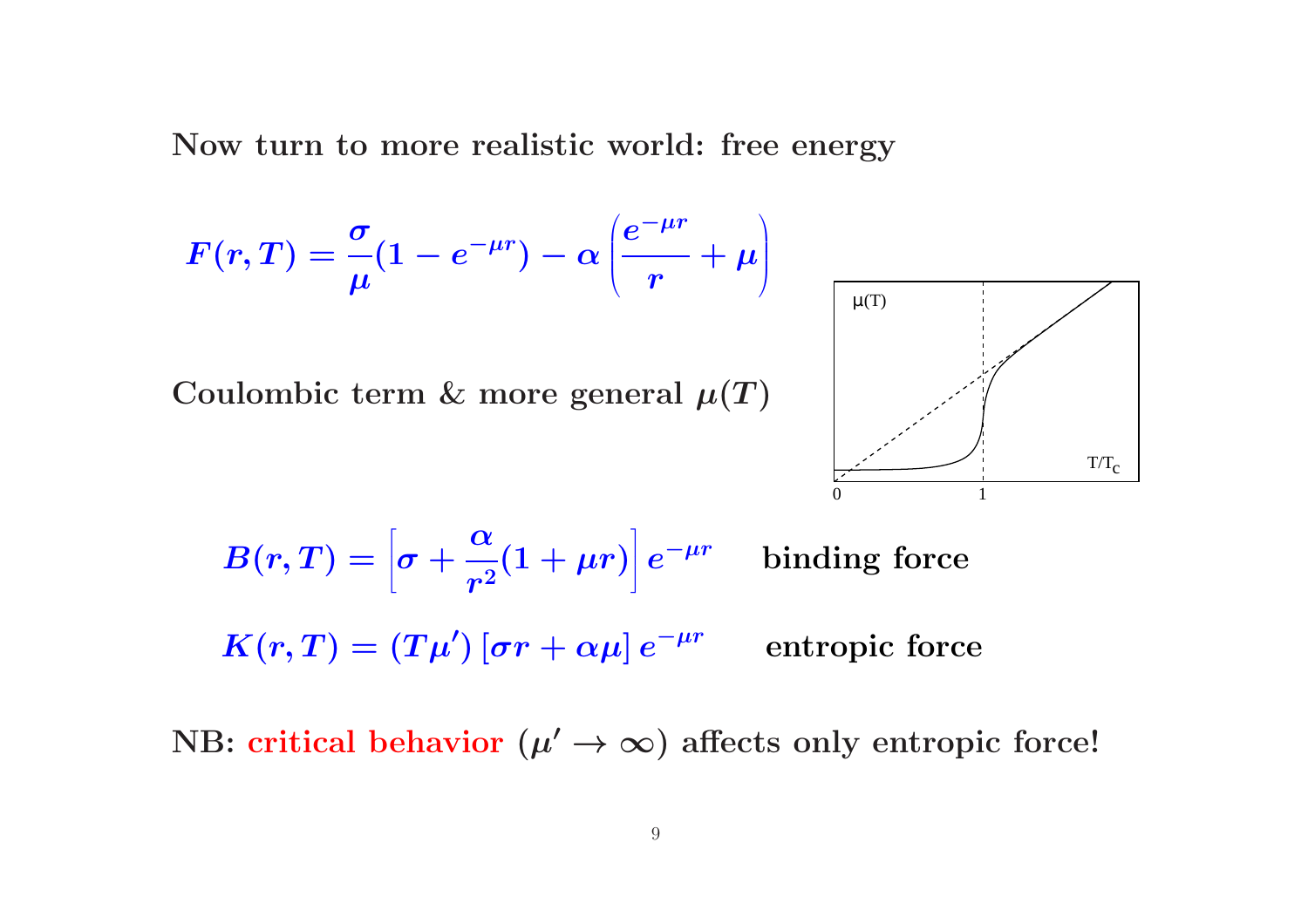## thermal quarkonium features in  $(2+1)$  finite T lattice QCD

[Kaczmarek & Zantow 2007]